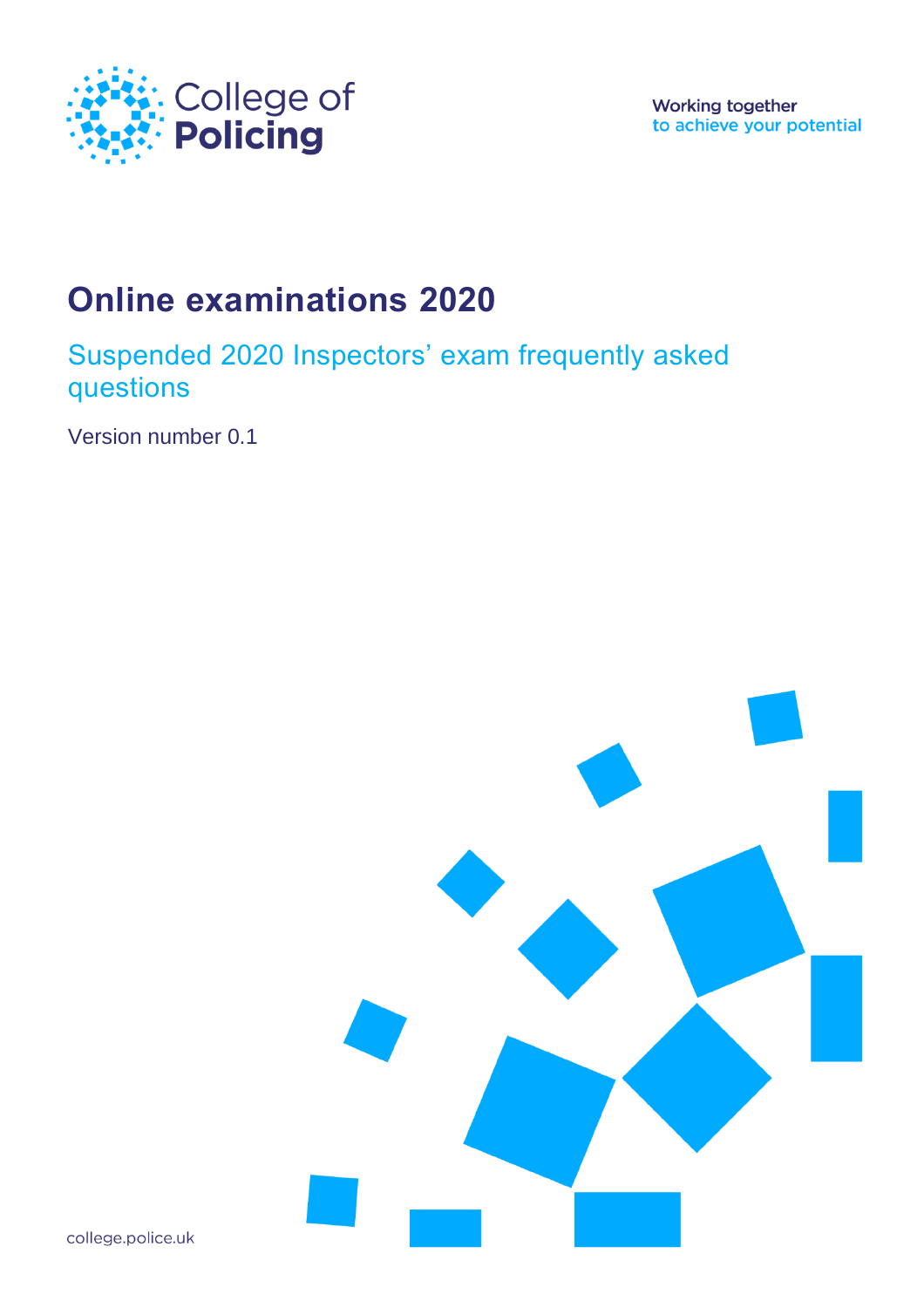College of Policing Limited Leamington Road Ryton-on-Dunsmore Coventry, CV8 3EN © College of Policing Limited (2020)

All rights reserved. No part of this publication may be reproduced, modified, amended, stored in any retrieval system or transmitted, in any form or by any means, without the prior written permission of the College or as expressly permitted by law. Anyone wishing to copy or reuse all or part of this publication for purposes other than expressly permitted by law will need a licence. Licence applications can be sent to the College's Intellectual Property Rights (IPR) and Licensing Manager at [Diane.Kennedy@college.pnn.police.uk](file:///C:/Users/slimmonh/AppData/Local/Microsoft/Windows/INetCache/Content.Outlook/MCQAAZ6R/Diane.Kennedy@College.pnn.police.uk)

Where we have identified any third-party copyright material you will need permission from the copyright holders concerned. This publication may contain public sector information licensed under the Open Government Licence v3.0 at [www.nationalarchives.gov.uk/doc/open-government-licence/version/3/](file:///C:/Users/slimmonh/AppData/Local/Microsoft/Windows/INetCache/Content.Outlook/MCQAAZ6R/www.nationalarchives.gov.uk/doc/open-government-licence/version/3/)

For any other enquiries regarding this publication, please email us at [contactcentre@college.pnn.police.uk](file:///C:/Users/slimmonh/AppData/Local/Microsoft/Windows/INetCache/Content.Outlook/MCQAAZ6R/contactcentre@college.pnn.police.uk)

This document has been created with the intention of making the content accessible to the widest range of people regardless of disability or impairment. To enquire about having this document provided in an alternative format, please email us at [contactcentre@college.pnn.police.uk](file:///C:/Users/slimmonh/AppData/Local/Microsoft/Windows/INetCache/Content.Outlook/MCQAAZ6R/contactcentre@college.pnn.police.uk)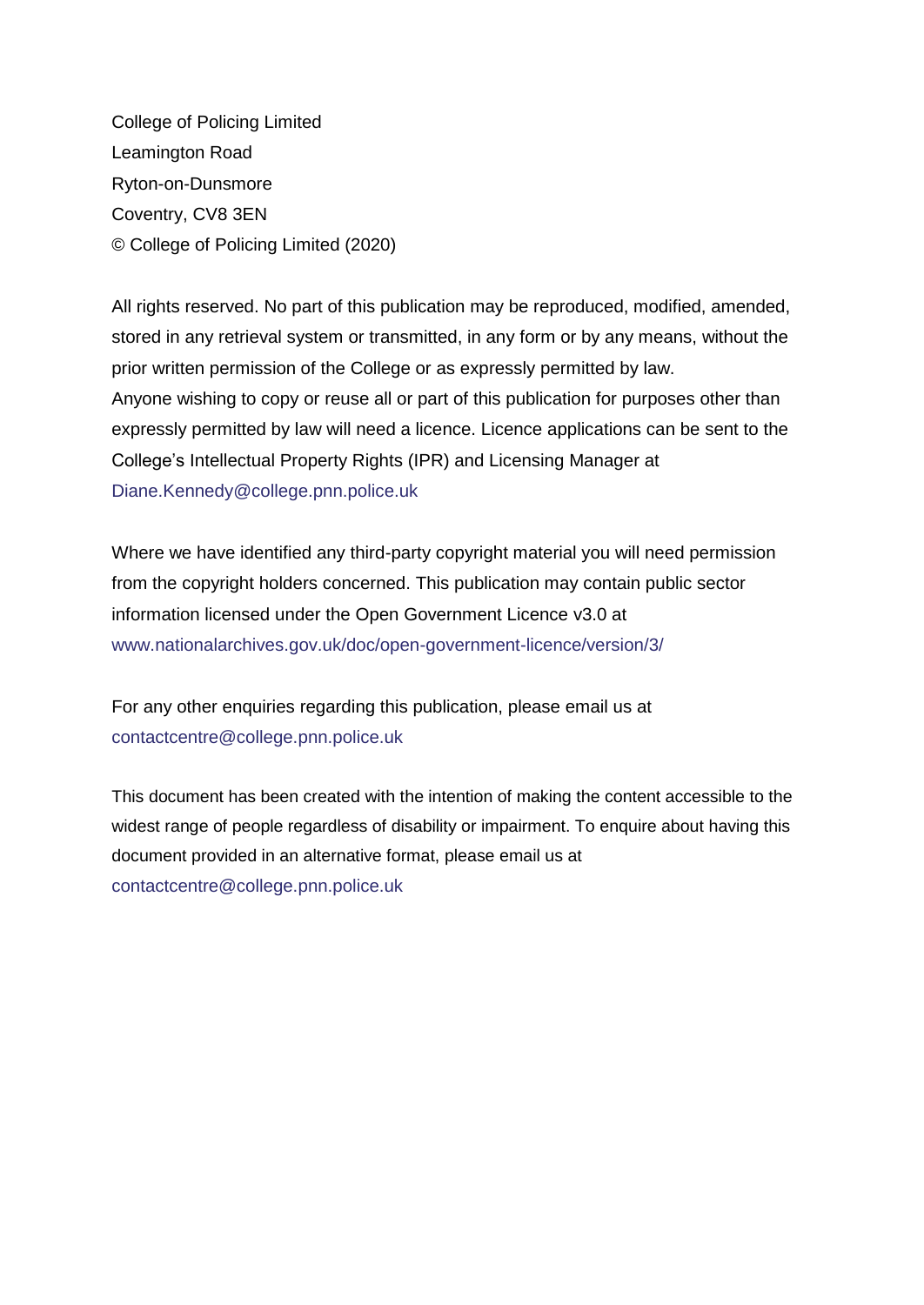# Why did you decide to suspend the Inspectors' exam?

The Inspectors' NPPF Step Two Legal Examination was scheduled to take place between 0800 and 2000 on the 13<sup>th</sup> October 2020. We opened the exam to candidates at 0800 and just after 1000, we were made aware that a significant number of candidates were encountering technical issues accessing the exam. This included many candidates encountering extremely slow functionality and questions taking a significant time to buffer.

As soon as we were alerted to the issues, we worked with our exam platform supplier, PSI, to understand and address the issues experienced by candidates. Our supplier initially thought this issue could be overcome by extending the platform server capacity and that the exam could continue as planned. However, we were subsequently informed that there was a wider issue, which was not specific to the College exam and was affecting exam delivery across a number of organisations, including exams being run across the Civil Service.

Despite assurances, we were unable to be fully confident that candidates would not continue to be adversely affected. Due to the impact on colleagues, we took the decision to suspend the exam sitting. We apologise for the stress and anxiety caused by this and are working hard to minimise further impact on colleagues.

### What happens now...?

We are attempting to reduce further impact on candidates as much as possible. There are different scenarios based on the candidate's level of completion. See the attached PDF diagram for further details.

# I have managed to complete the exam, when will I get my result?

We recognise that some candidates were able to complete the exam despite the adverse conditions. All sufficiently completed exams will be marked and results reviewed by the debrief panel in the normal way. We intend to accelerate this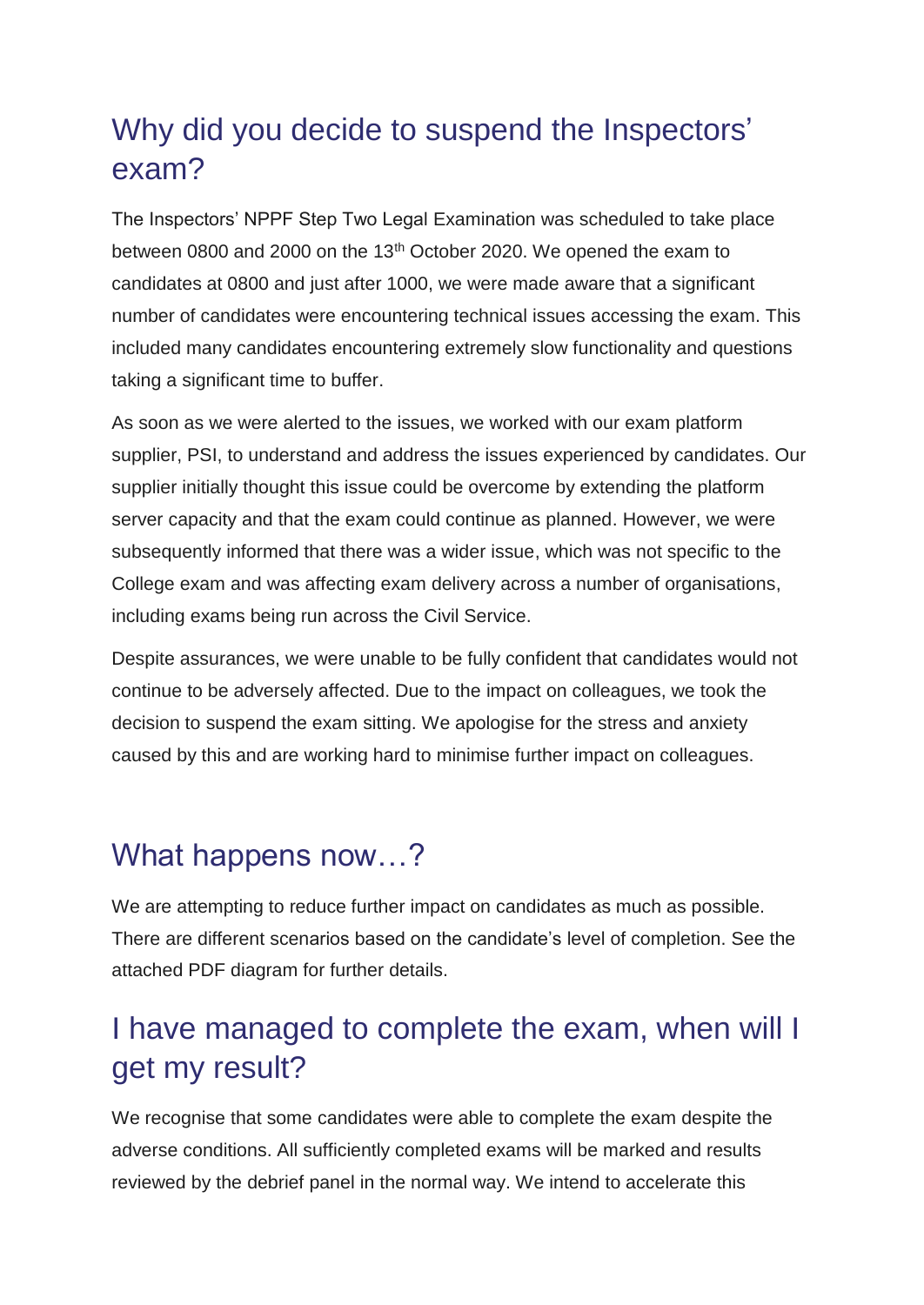process in order to advise candidates of the outcome early next week (w/c 19th October).

Colleagues who completed the exam but who have not passed will have the option to sit the examination again when it is rescheduled in the coming weeks.

# I didn't complete the exam, what does this mean for me?

For those candidates who managed to log out of the system, all progress up to that point will have been saved.

We will mark the exams of all candidates who partially completed the exam and answered enough questions to make it possible to pass. On ratification of the results, if you have completed a sufficient amount of the exam successfully to pass, you will not need to continue with your exam or redo it.

If you were unable to complete the examination sufficiently, you will be able to continue to sit the exam once it is rescheduled. Alternatively, you will be able to restart the exam from the beginning if you prefer.

Once you have completed the exam fully, if you are unsuccessful, you will also get the option to redo the exam again in a second round of rescheduled exams in the coming weeks.

# Can I start the rescheduled exam from the point I finished?

Yes, if you logged out during the exam the system will have captured your question number and time and you will be able to log-on and, if you wish, you will be able to resume your exam at that point on the rescheduled date.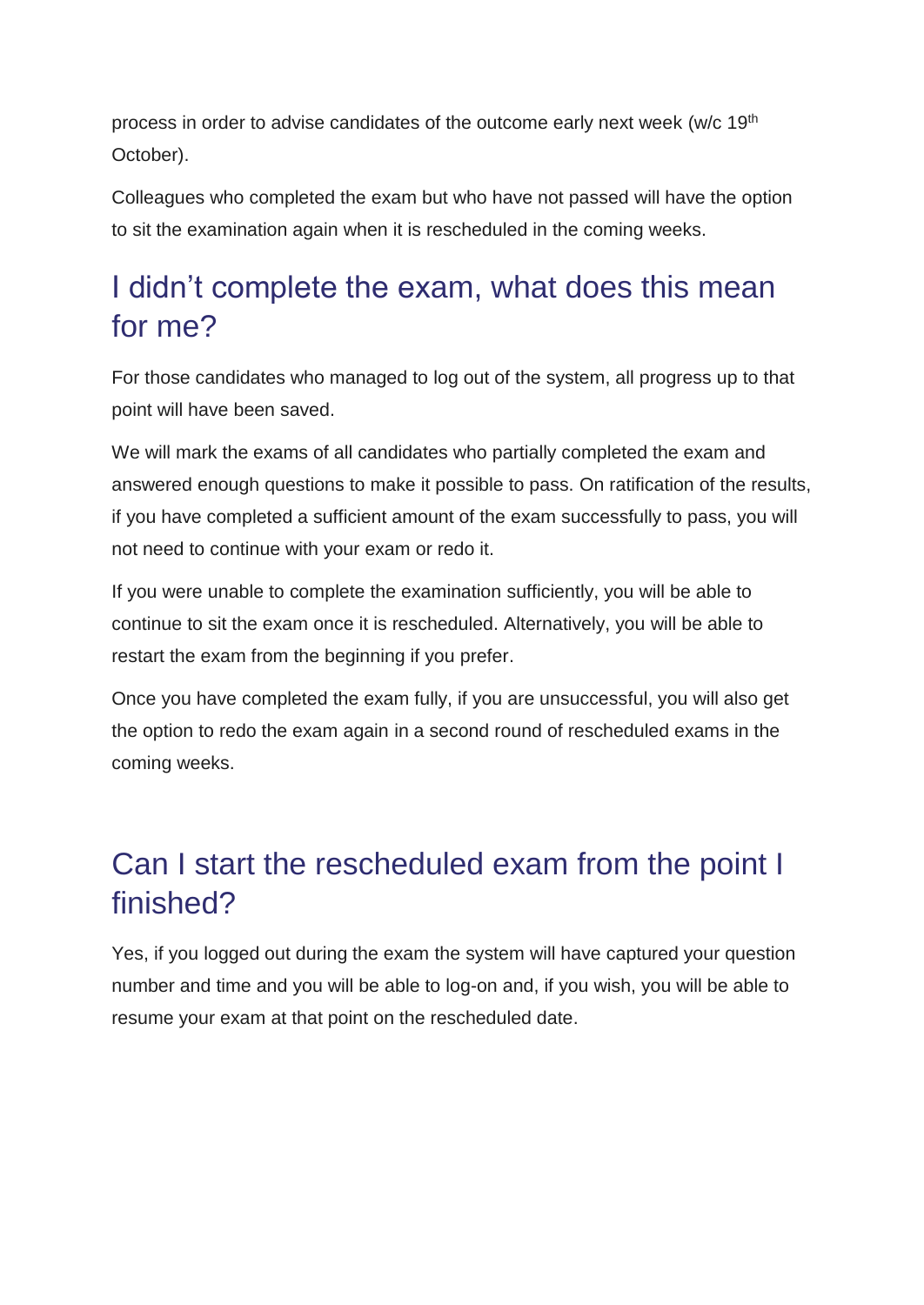# I didn't start the exam, what does this mean for me?

You will be able to sit the exam when it is rescheduled. If you are unsuccessful in this attempt, you will also have the option to sit the examination again in a second round of rescheduled exams in the coming weeks.

# When will the Inspectors' exam be rescheduled?

We recognise the urgency of rescheduling the exam to avoid any loss of knowledge or further disruption. We are working with our supplier and forces to identify a range of suitable dates in the coming weeks. We will be offering a number of dates to allow candidates options to fit the rescheduled exam around work and other commitments.

We are intending to confirm these dates early next week (w/c 19<sup>th</sup> October).

#### Can anyone attend the rescheduled exam?

Only candidates who were registered for the Inspectors' NPPF Step Two Legal Examination scheduled for Tuesday the 13th October 2020 will be eligible to sit on the rescheduled dates.

# I've spent money to prepare for the Inspectors' exam, will the College reimburse me for this?

We understand that candidates have put in an extraordinary amount of work in preparation for the exam and will have unique and individual considerations that the suspension of the exam will have caused.

We are extremely sorry for the stress and anxiety this has caused. We are exploring other support in respect of the wider impact on candidates' personal circumstances. We will provide further information on this as soon as possible.

## My pass in the Inspectors' exam was due to expire this year. Is my previous pass in the NPPF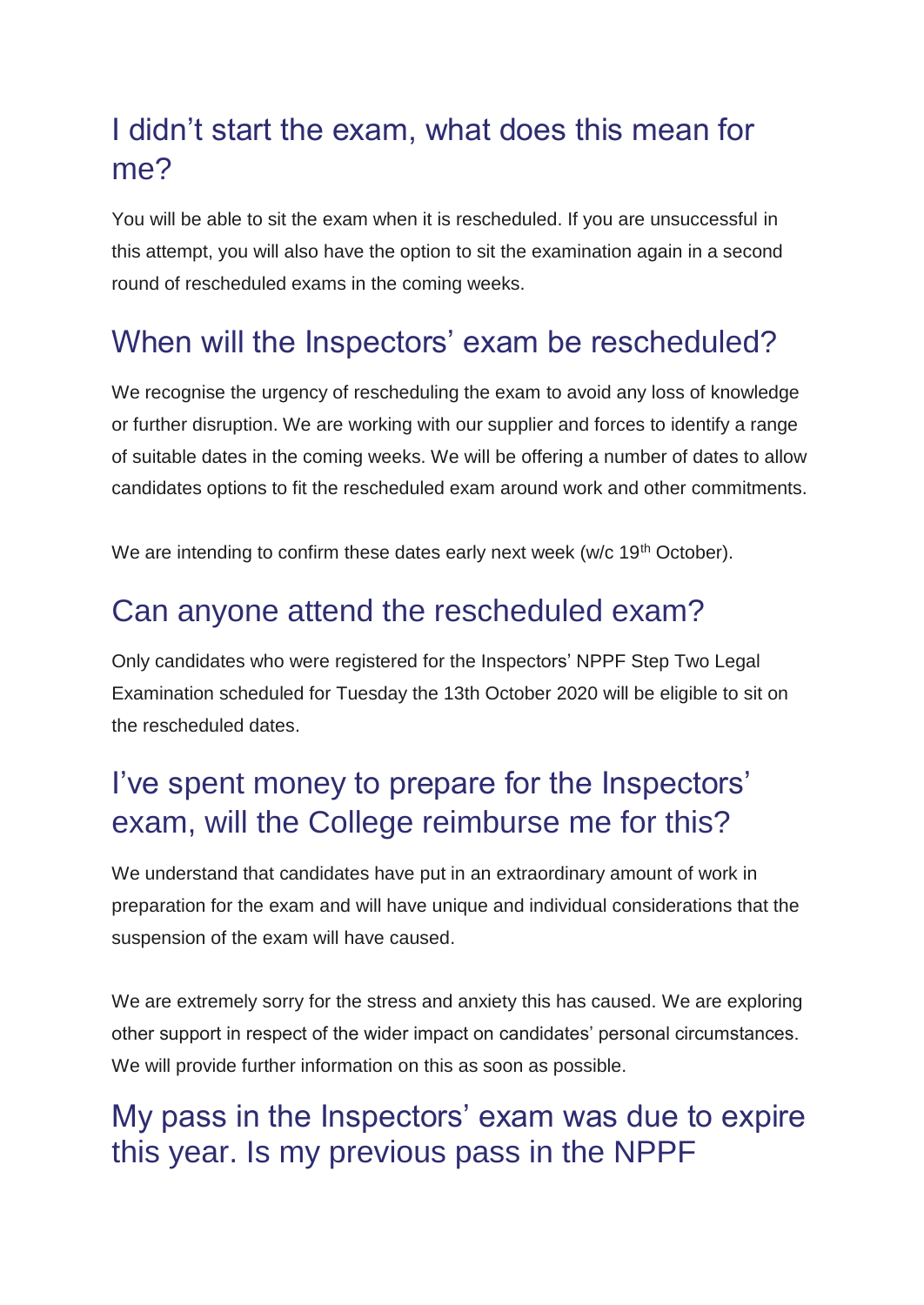### Inspectors' exam still valid even though I took the exam?

The College and the NPPF Governance Board appreciate the challenges that forces have faced this year in regards to their promotion processes. All candidates who sat the 2015 Inspectors' NPPF Step Two Legal Exam had their validity period extended until 31st December 2020. We advised that if a candidate holding a pass in the 2015 Inspectors' NPPF Step Two Legal Exam took the 2020 Inspectors' exam they would forfeit this validity extension at the time of taking the exam and would not be eligible to take part in a Step Three process until they had received their results and were successful in the 2020 Inspectors' exam. We would like to reassure you that we will take this into account when exploring what action to take next and ensure that candidates are not unfairly penalised.

# How will you provide candidates with updates about the exam?

We will continue to update this Q&A as further information becomes available. We will also continue to contact candidates directly by email, update forces and provide information via or website and social media.

# How will you ensure this does not happen again?

We are conducting a full review with our exam platform supplier, PSI, to ensure we understand the exact problems they have experienced and fully assure ourselves that candidates will not experience these issues again in future online exams.

#### **About the College**

We're the professional body for the police service in England and Wales.